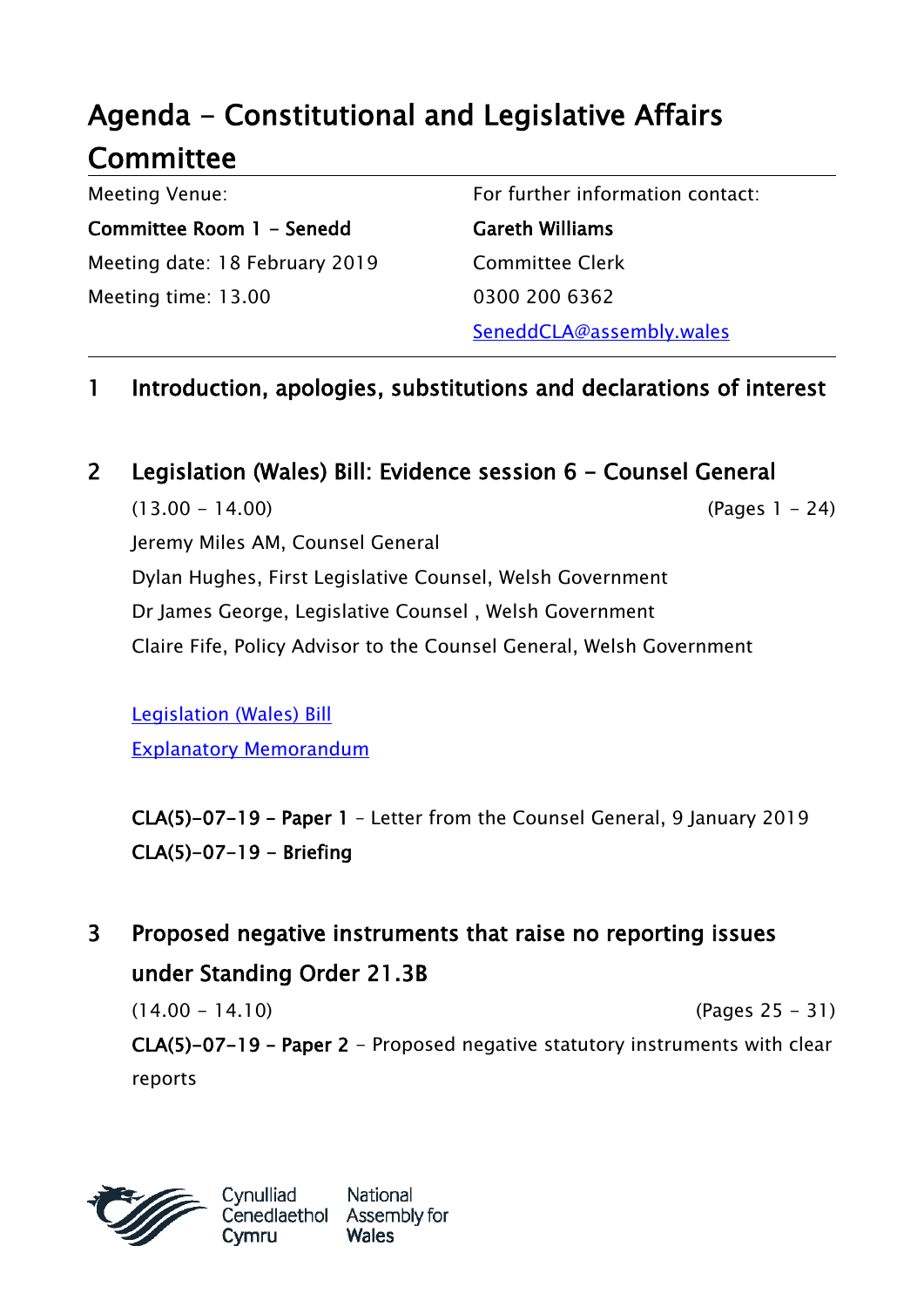- 3.1 pNeg(5)19 The Local Government Finance (Amendment) (Wales) (EU Exit) Regulations 2019
- 3.2 pNeg(5)22 The Teachers' Qualifications (Amendment) (Wales) (EU Exit) Regulations 2019
- 3.3 pNeg(5)24 The Town and Country Planning (Miscellaneous Amendments) (Wales) (EU Exit) Regulations 2019
- 3.4 pNeg(5)25 The Air Quality Standards (Wales) (Amendment) (EU Exit) Regulations 2019
- 3.5 pNeg(5)26 The Food Standards and Labelling (Miscellaneous Amendments) (Wales) (EU Exit) Regulations 2019
- 3.6 pNeg(5)27 The Genetically Modified Organisms (Deliberate Release and Transboundary Movement) (Miscellaneous Amendments) (Wales) (EU Exit) Regulations 2019
- 3.7 pNeg(5)28 The Fisheries and Marine Management (Amendment) (Wales) (EU Exit) Regulations 2019
- 3.8 pNeg(5)29 The Marketing of Seeds and Plant Propagating Material (Amendment) (Wales) (EU Exit) Regulations 2019
- 4 Proposed negative instruments that raise reporting issues under Standing Order 21.3B  $(14.10 - 14.15)$
- 4.1 pNeg(5)23 The Waste (Wales) (Miscellaneous Amendments) (EU Exit) Regulations 2019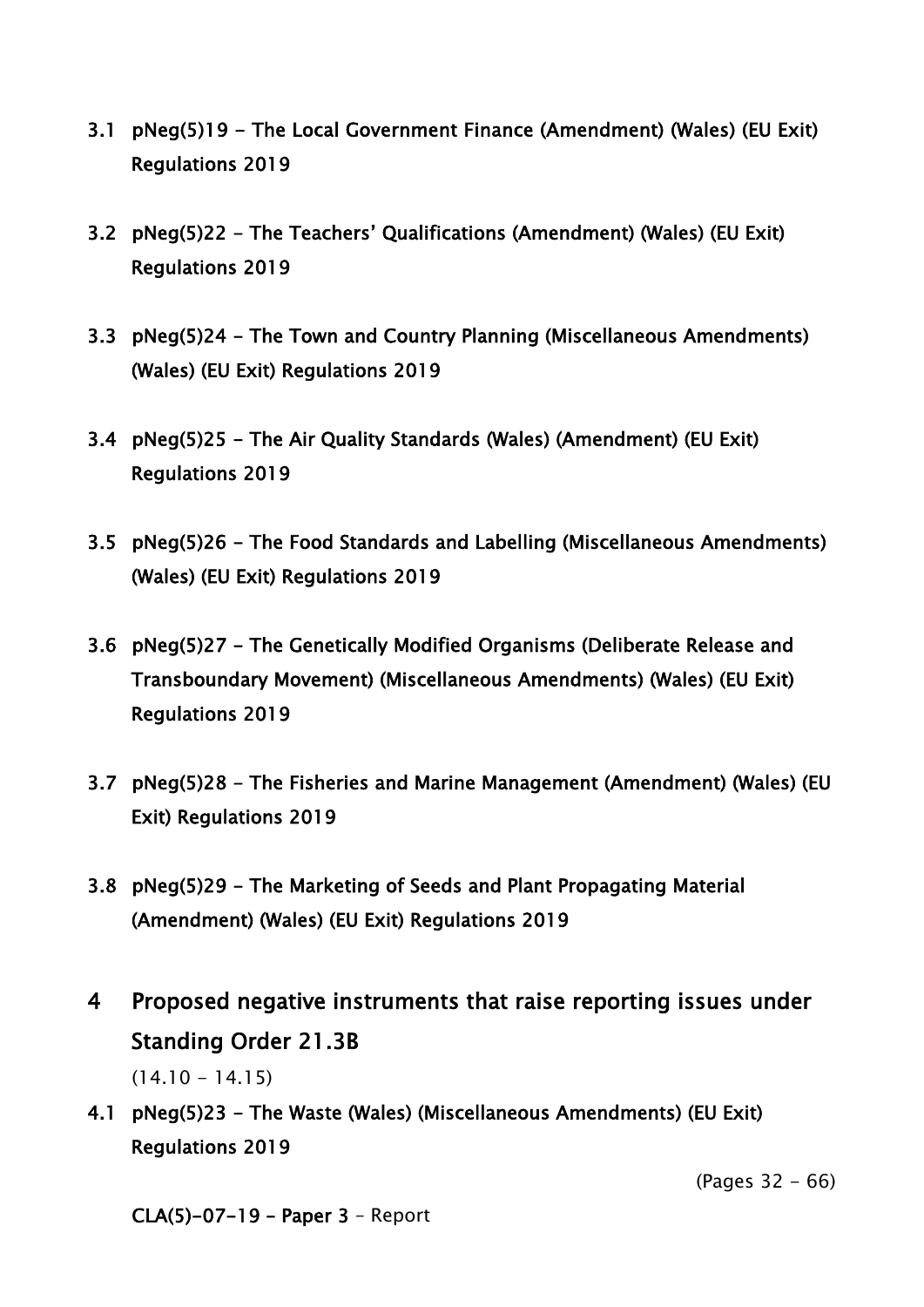CLA(5)-07-19 - Paper  $5$  - Regulations CLA(5)-07-19 – Paper 4 – Explanatory Memorandum

# 5 Instruments that raise no reporting issues under Standing Order 21.2 or 21.3

(14.15 - 14.20) (Page 67)

CLA(5)-07-19 – Paper 6 – Statutory instruments with clear reports Negative Resolution Instruments

- 5.1 SL(5)317 The Free School Lunches and Milk (Universal Credit) (Wales) Order 2019
- 6 Instruments that raise issues to be reported to the Assembly under Standing Order 21.2 or 21.3

 $(14.20 - 14.25)$ 

Negative Resolution Instruments

### 6.1 SL(5)318 - The Education (Student Loans) (Repayment) (Amendment) Regulations 2019

(Pages 68 - 87)

CLA(5)-07-19 – Paper 7 – Report CLA(5)-07-19 - Paper 8 - Regulations CLA(5)-07-19 – Paper 9 – Explanatory Memorandum

# 7 Standing Order 30B Report: The European Union (Withdrawal) Act and Common Frameworks

(14.25 - 14.30) (Page 88)

CLA(5)-07-19 – Paper 10 - Report

### 8 Written statements under Standing Order 30C

 $(14.30 - 14.45)$ 

8.1 WS-30C(5)83 - The Nutrition (Amendment etc) (EU Exit) Regulations 2019 revised

(Pages 89 - 95)

CLA(5)-07-19 -Paper 11 – Statement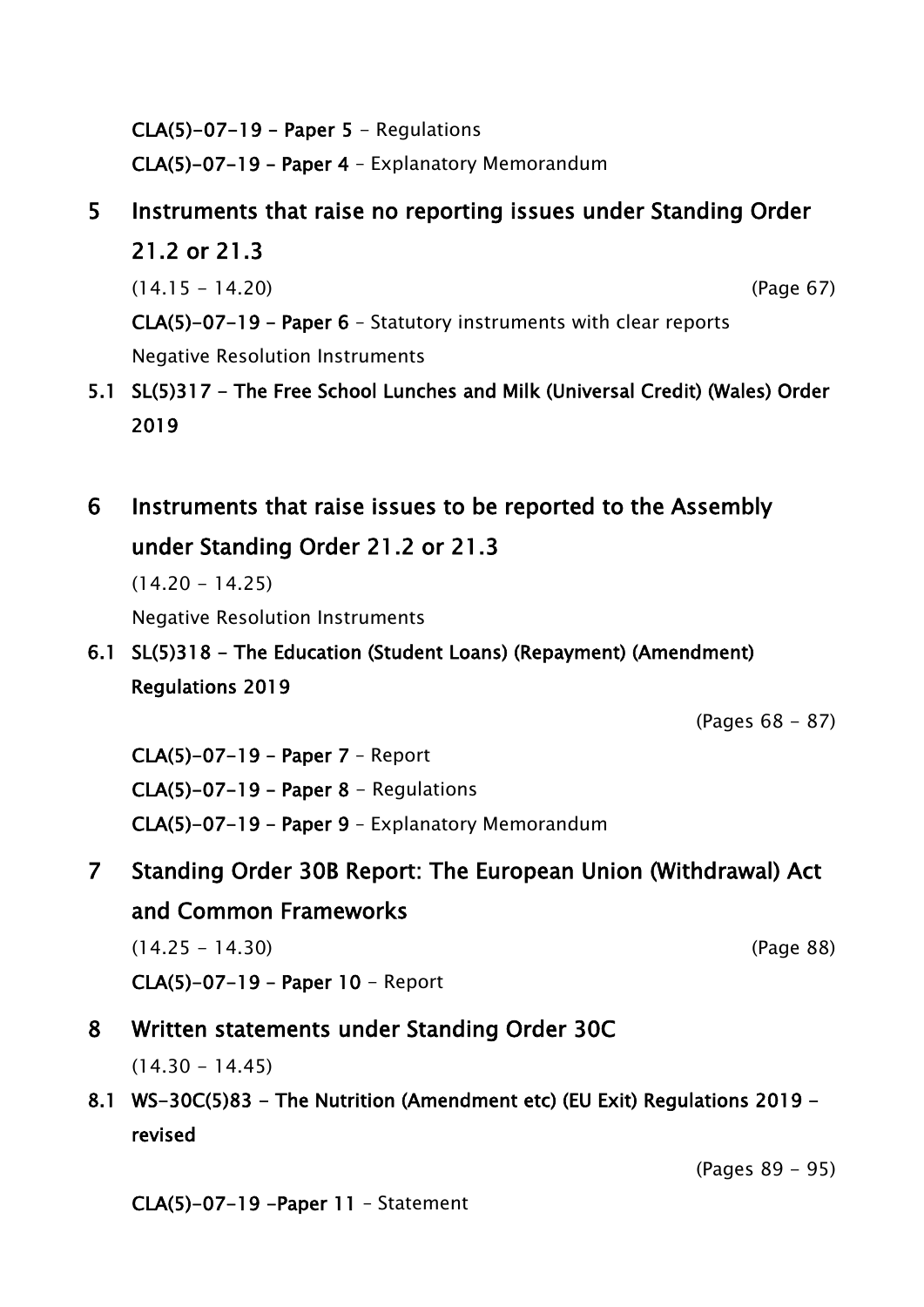CLA(5)-07-19 -Paper  $12$  - Commentary

8.2 WS-30C(5)91 - The Food and Feed (Chernobyl and Fukushima Restrictions) (Amendment) (EU Exit)

(Pages 96 - 99)

CLA(5)-07-19 -Paper 13 – Statement CLA(5)-07-19 -Paper 14 - Commentary

8.3 WS-30C(5)92 - The Novel Food (Amendment) (EU Exit) Regulations 2019

(Pages 100 - 103)

CLA(5)-07-19 -Paper 15 – Statement CLA(5)-07-19 -Paper 16 - Commentary

8.4 WS-30C(5)93 - The Genetically Modified Food and Feed (Amendment etc.) (EU Exit) Regulations 2019

(Pages 104 - 110)

CLA(5)-07-19 -Paper 17 – Statement

CLA(5)-07-19 -Paper  $18$  - Commentary

8.5 WS-30C(5)94 - The Official Controls for Feed, Food and Animal Health and Welfare (Amendment etc.) (EU Exit) Regulations 2019

 $(Paqes 111 - 115)$ 

CLA(5)-07-19 -Paper 19 – Statement CLA(5)-07-19 -Paper 20 - Commentary

8.6 WS-30C(5)95 - The Food and Feed (Maximum Permitted Levels of Radioactive Contamination) (Amendment) (EU Exit) Regulations 2019

(Pages 116 - 119)

CLA(5)-07-19 -Paper 21 – Statement

CLA(5)-07-19 -Paper 22 - Commentary

8.7 WS-30C(5)96 - The Food and Feed Imports (Amendment) (EU Exit) Regulations 2019

(Pages 120 - 124)

CLA(5)-07-19 -Paper 23 – Statement CLA(5)-07-19 -Paper 24 - Commentary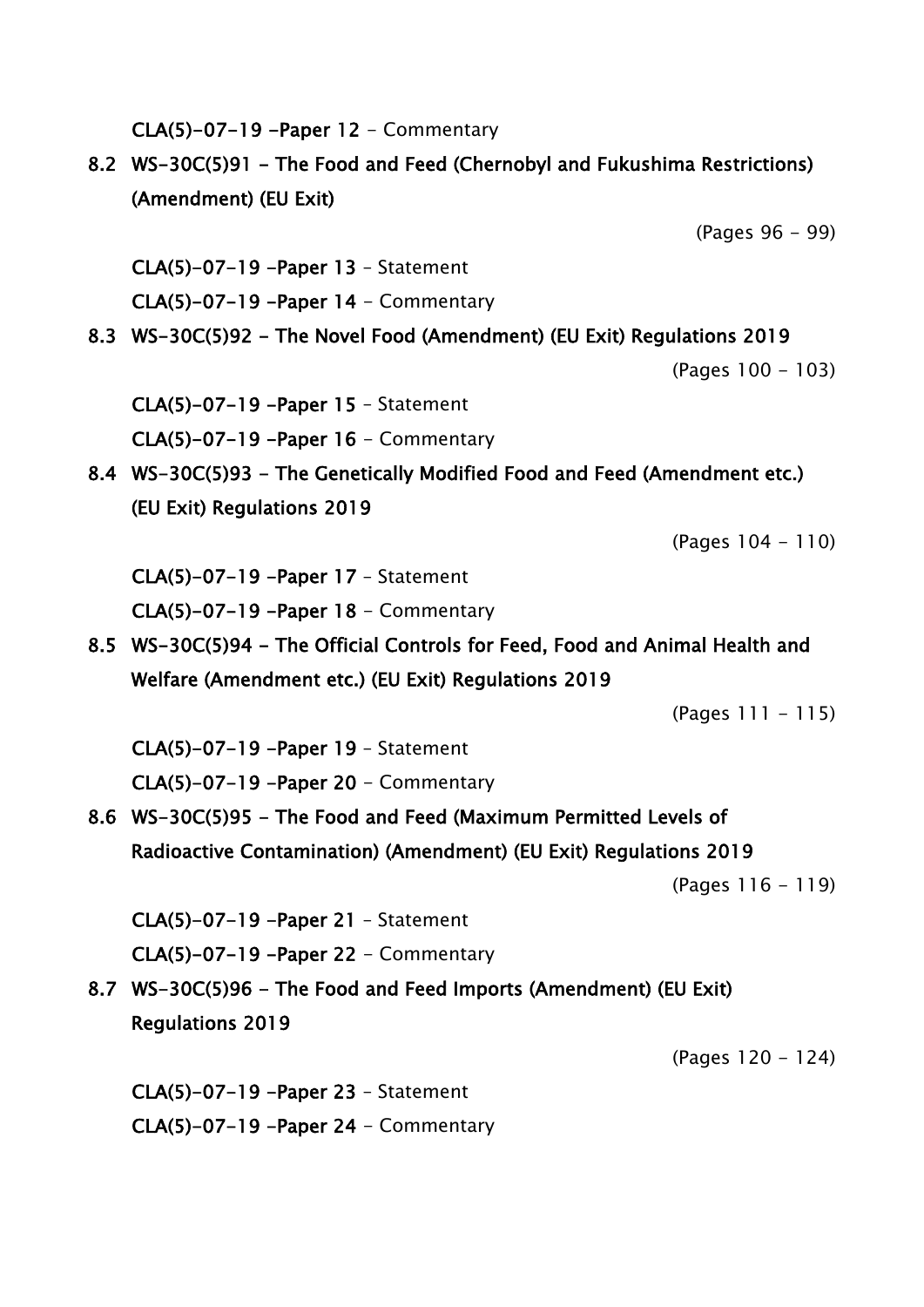8.8 WS-30C(5)97 - The Materials and Articles in Contact with Food (Amendment) (EU Exit) Regulations 2019

(Pages 125 - 129)

CLA(5)-07-19 -Paper 25 – Statement

CLA(5)-07-19 -Paper 26 - Commentary

8.9 WS-30C(5)98 - The Animal Feed (Amendment) (EU Exit) Regulations 2019

(Pages 130 - 134)

CLA(5)-07-19 -Paper 27 – Statement

CLA(5)-07-19 -Paper 28 - Commentary

8.10 WS-30C(5)99 - The Food Additives, Flavourings, Enzymes and Extraction Solvents (Amendment etc.) (EU Exit) Regulations 2019

(Pages 135 - 139)

CLA(5)-07-19 -Paper 29 – Statement

 $CLA(5)-07-19$  -Paper 30 - Commentary

8.11 WS-30C(5)100 - The Sprouts and Seeds (Amendment) (EU Exit) Regulations 2019

(Pages 140 - 143)

CLA(5)-07-19 -Paper 31 – Statement CLA(5)-07-19 -Paper 32 - Commentary

9 Papers to note

 $(14.45 - 14.55)$ 

9.1 Letter from Sir Bernard Jenkin MP to the Rt Hon Greg Clark MP regarding the The State Aid (EU Exit) Regulations 2019

(Pages 144 - 147)

CLA(5)-07-19 – Paper 33 – Letter from Sir Bernard Jenkin MP to the Rt Hon Greg Clark MP regarding the The State Aid (EU Exit) Regulations 2019

9.2 Correspondence with the House of Lords Secondary Legislation Scrutiny Committee regarding The Plant Breeders' Rights (Amendment etc.) (EU Exit) Regulations 2018

(Pages 148 - 151)

CLA(5)-07-19 – Paper 34 – Letter to the House of Lords Secondary Legislation Committee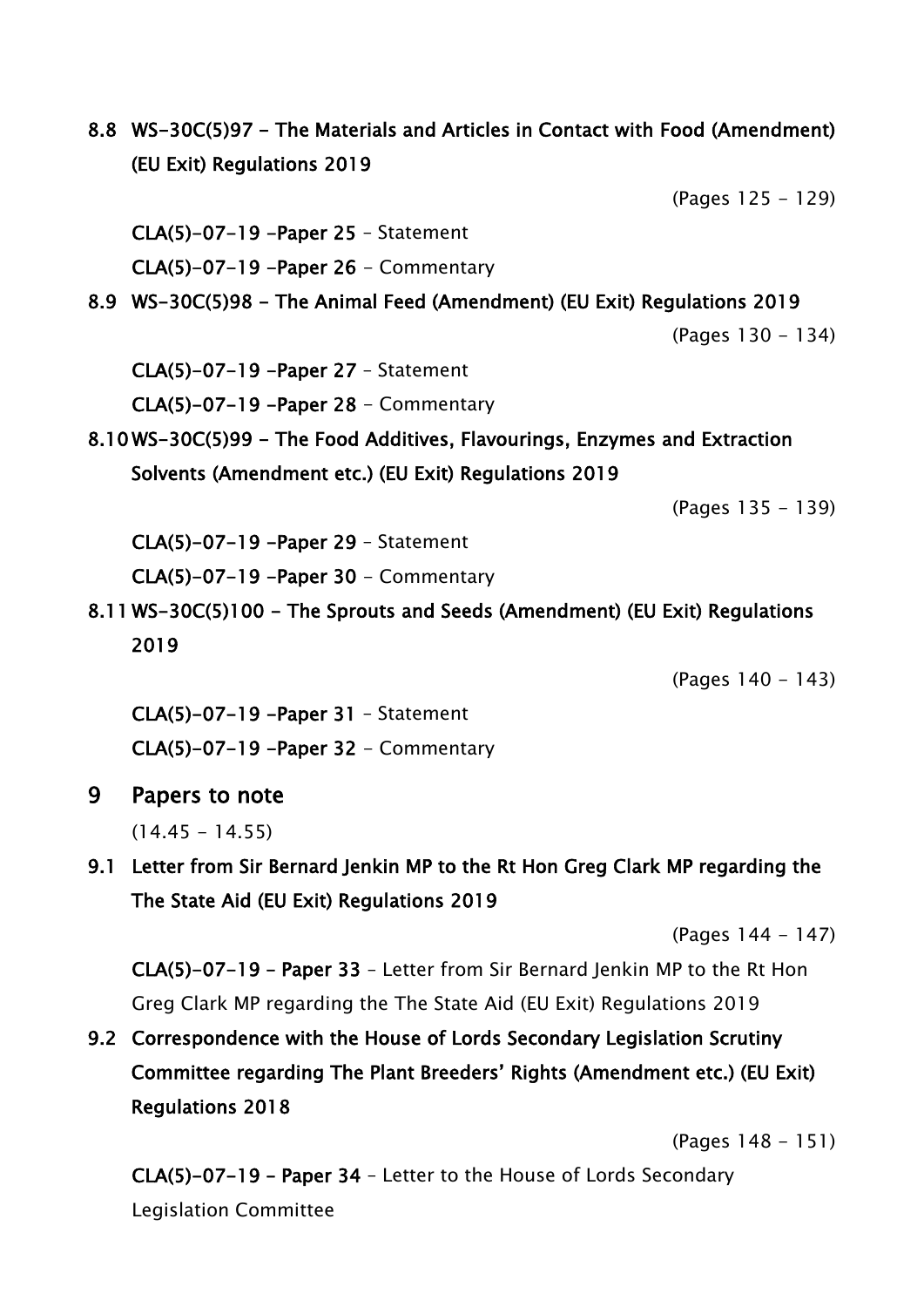CLA(5)-07-19 – Paper 35 – Letter from the House of Lords Secondary Legislation Committee

## 9.3 Letter from the Minister for Health and Social Services regarding the Welsh Government's Legislative Consent Memorandum on the Healthcare (International Arrangements) Bill

(Pages 152 - 158)

CLA(5)-07-19 – Paper 36 – Letter from the Minister for Health and Social Care

CLA(5)-07-19 – Paper 37 - Letter to the Minister for Health and Social Care

9.4 Letter from the Counsel General to the Older People's Commissioner for Wales and the Children's Commissioner for Wales regarding the Legislation (Wales) Bill

(Page 159)

CLA(5)-07-19 – Paper 38 – Letter from the Counsel General

9.5 Letter from the Minister for Environment, Energy and Rural Affairs to the Chair of the Climate Change, Environment and Rural Affairs Committee regarding the Fisheries Bill

(Pages 160 - 161)

CLA(5)-07-19 – Paper 39 – Letter from the Minister for Environment, Energy and Rural Affairs

9.6 Senedd and Elections (Wales) Bill: Correspondence

(Pages 162 - 176)

CLA(5)-07-19 – Paper 41 – Letter from the Llywydd CLA(5)-07-19 – Paper 42 – Letter from the Counsel General

9.7 Letter on behalf of the Minister for Finance and Trefnydd regarding the Public Procurement (Amendment Etc.) (EU Exit) Regulations 2019

(Pages 177 - 181)

CLA(5)-07-19 – Paper 44 - Letter from the Minister for Finance and Trefnydd CLA(5)-07-19 – Paper 45 - Letter to the Minister for Finance and Trefnydd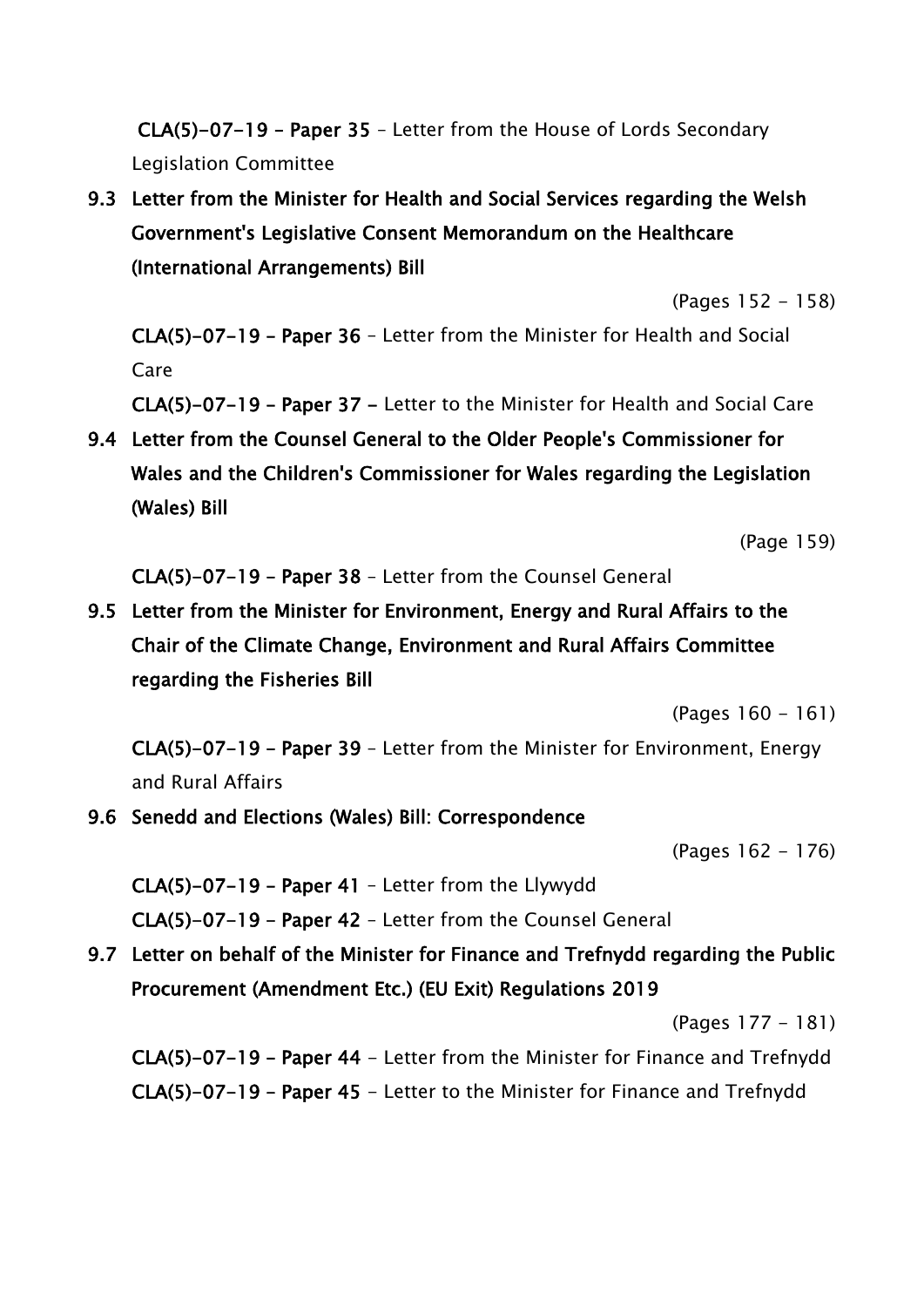9.8 Letter on behalf of the Minister for Finance and Trefnydd regarding the Import of and Trade in Animals and Animal Products (Amendment etc.) (EU Exit) Regulations 2019

(Pages 182 - 185)

CLA(5)-07-19 – Paper 46 - Letter from the Minister for Finance and Trefnydd CLA(5)-07-19 – Paper 47 - Letter to the Minister for Finance and Trefnydd

- 10 Motion under Standing Order 17.42 to resolve to exclude the public from the meeting for the following business (14.55)
- 11 Legislation (Wales) Bill consideration of evidence and discussion of key issues arising during scrutiny of the Bill  $(14.55 - 15.15)$
- 12 Legislative Consent Memorandum: Animal Health (Service Animals) Bill - consideration of draft report (15.15 - 15.35) (Pages 186 - 189) CLA(5)-07-19 – Paper 40 – Draft report
- 13 The Sewel convention approach to future work (15.15 - 15.25) (Pages 190 - 192) CLA(5)-07-19 – Paper 42 – Approach to future work
- 14 Senedd and Elections (Wales) Bill approach to Stage 1 scrutiny

(15.25 - 15.55) (Pages 193 - 212) [Senedd and Elections \(Wales\) Bill](http://www.assembly.wales/laid%20documents/pri-ld12142/pri-ld12142-e.pdf) [Explanatory Memorandum](http://www.assembly.wales/laid%20documents/pri-ld12142-em/pri-ld12142-em-e.pdf)

CLA(5)-07-19 – Paper 48 – Approach to scrutiny

# 15 Scrutiny of regulations made under the EU (Withdrawal) Act 2018: Update

(Pages 213 - 214)